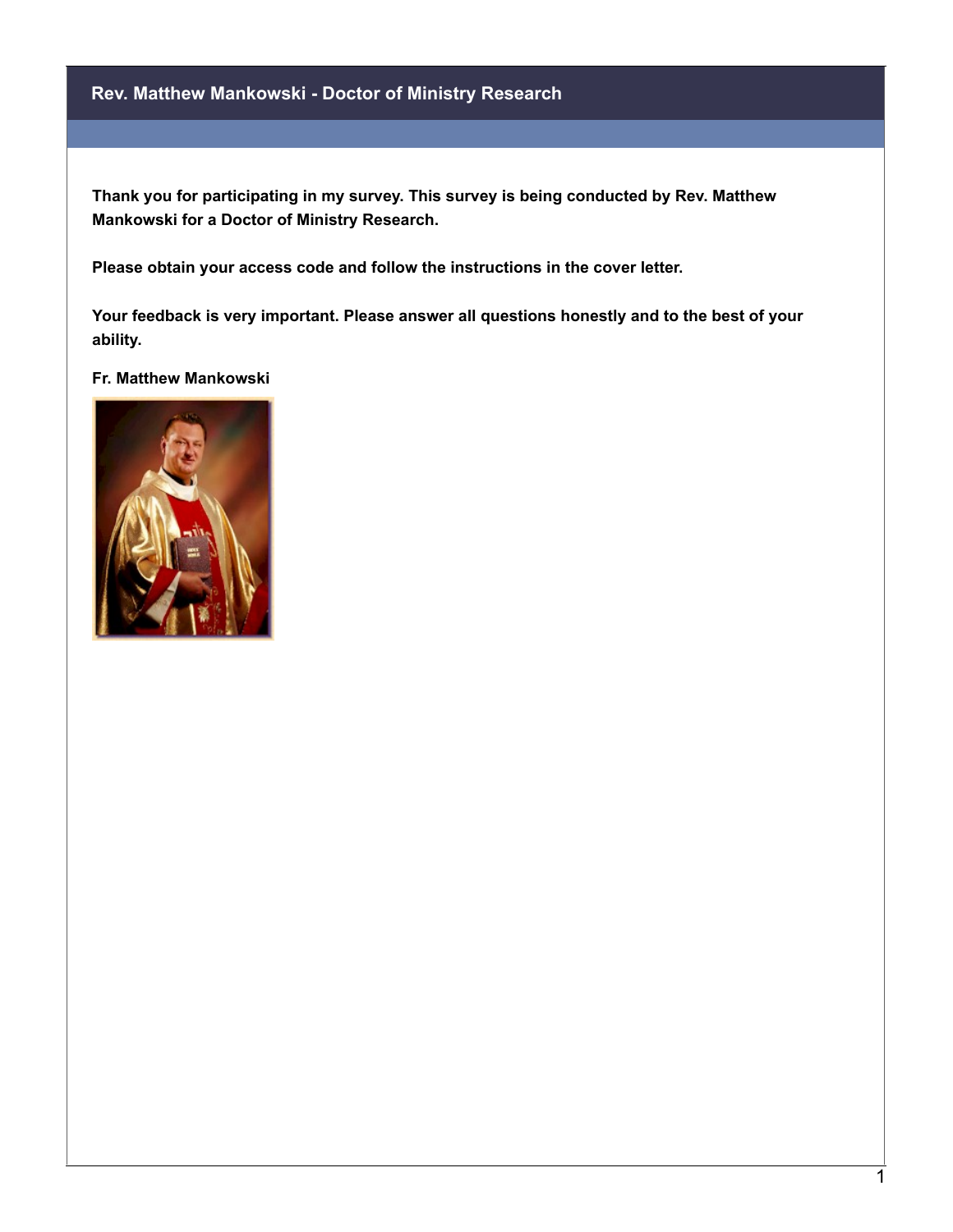| Rev. Matthew Mankowski - Doctor of Ministry Research                                                                                                                                                                                                                                                                                                  |
|-------------------------------------------------------------------------------------------------------------------------------------------------------------------------------------------------------------------------------------------------------------------------------------------------------------------------------------------------------|
| <b>Informative Survey for Doctor of Ministry Research</b>                                                                                                                                                                                                                                                                                             |
| Please answer all questions - use the next button to continue if you are completing online. If you are<br>completing this survey on paper, please return it in the self addressed stamped envelope. This survey<br>consists of 15 questions, one of which has several statements to evaluate. The time to complete should be<br>less than 20 minutes. |
| * 1. Please enter the four digit access code listed at the top of your cover letter.                                                                                                                                                                                                                                                                  |
| * 2. Please, mark one answer/category that pertains to you at the present time:                                                                                                                                                                                                                                                                       |
| I am a Pastor                                                                                                                                                                                                                                                                                                                                         |
| I am a lay parish administrator                                                                                                                                                                                                                                                                                                                       |
| I am a permanent deacon                                                                                                                                                                                                                                                                                                                               |
| I am a parishioner                                                                                                                                                                                                                                                                                                                                    |
| I am a woman religious                                                                                                                                                                                                                                                                                                                                |
| I am a man religious                                                                                                                                                                                                                                                                                                                                  |
|                                                                                                                                                                                                                                                                                                                                                       |
|                                                                                                                                                                                                                                                                                                                                                       |
|                                                                                                                                                                                                                                                                                                                                                       |
|                                                                                                                                                                                                                                                                                                                                                       |
|                                                                                                                                                                                                                                                                                                                                                       |
|                                                                                                                                                                                                                                                                                                                                                       |
|                                                                                                                                                                                                                                                                                                                                                       |
|                                                                                                                                                                                                                                                                                                                                                       |
|                                                                                                                                                                                                                                                                                                                                                       |
|                                                                                                                                                                                                                                                                                                                                                       |
|                                                                                                                                                                                                                                                                                                                                                       |
|                                                                                                                                                                                                                                                                                                                                                       |
|                                                                                                                                                                                                                                                                                                                                                       |
|                                                                                                                                                                                                                                                                                                                                                       |
|                                                                                                                                                                                                                                                                                                                                                       |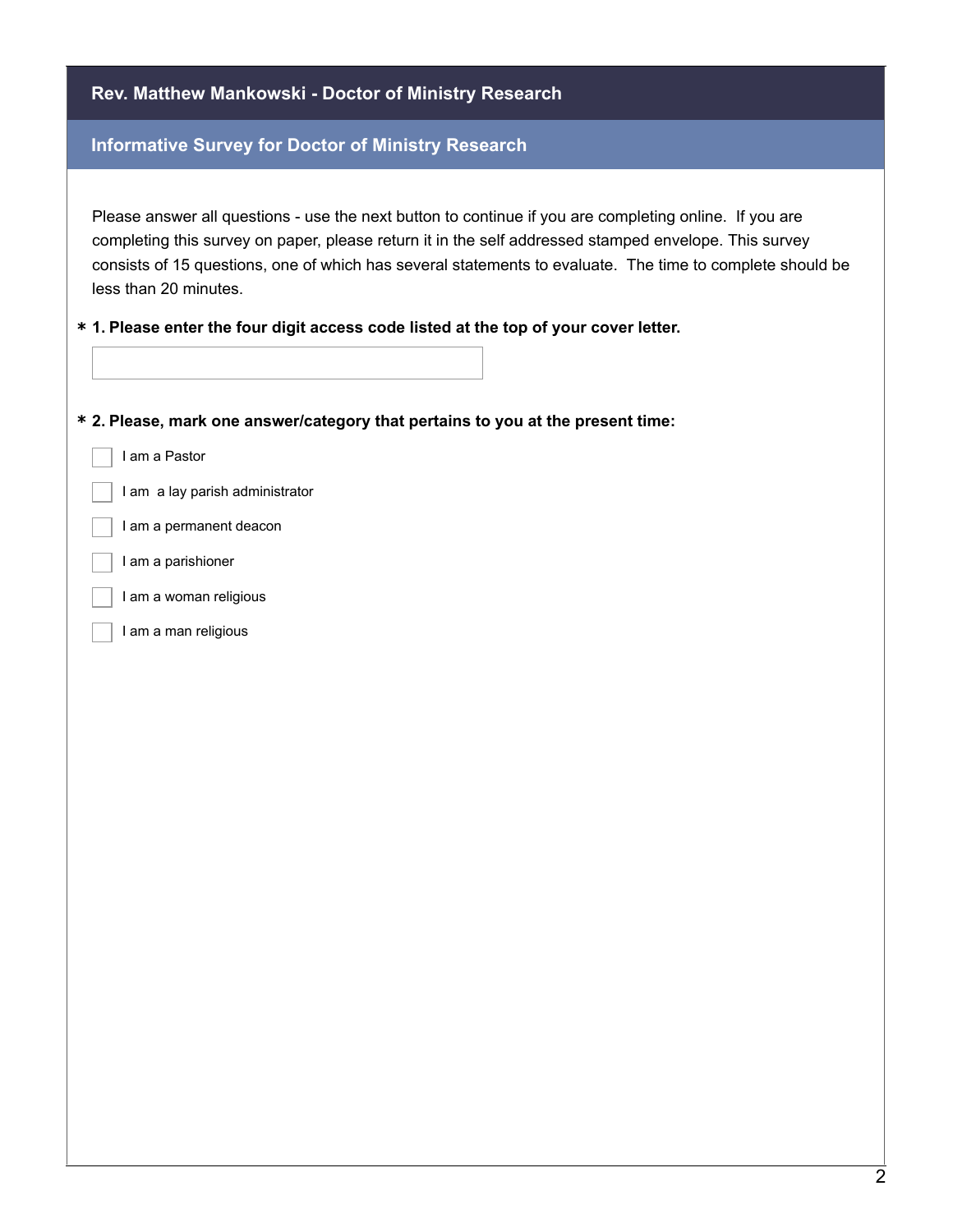| * 3. I have been actively involved in my parish life in the following areas (check all that apply) |
|----------------------------------------------------------------------------------------------------|
| Weekly Mass attendance                                                                             |
| Daily Mass attendance                                                                              |
| Lector                                                                                             |
| <b>Eucharistic Minister</b>                                                                        |
| Usher                                                                                              |
| Cantor                                                                                             |
| <b>Bereavement Ministry</b>                                                                        |
| St Vincent DePaul (or other service organization or ministry to poor)                              |
| <b>Choir or Music Ministry</b>                                                                     |
| Religious Education program instructor (CCD or RCIA)                                               |
| Knight of Columbus or Catholic Woman's organizations                                               |
| Parish Committees - Liturgy, Social, Stewardship, etc.                                             |
| Parish Leadership group - Pastoral Council, Finance Council, etc.                                  |
| Other (please specify)                                                                             |
|                                                                                                    |
|                                                                                                    |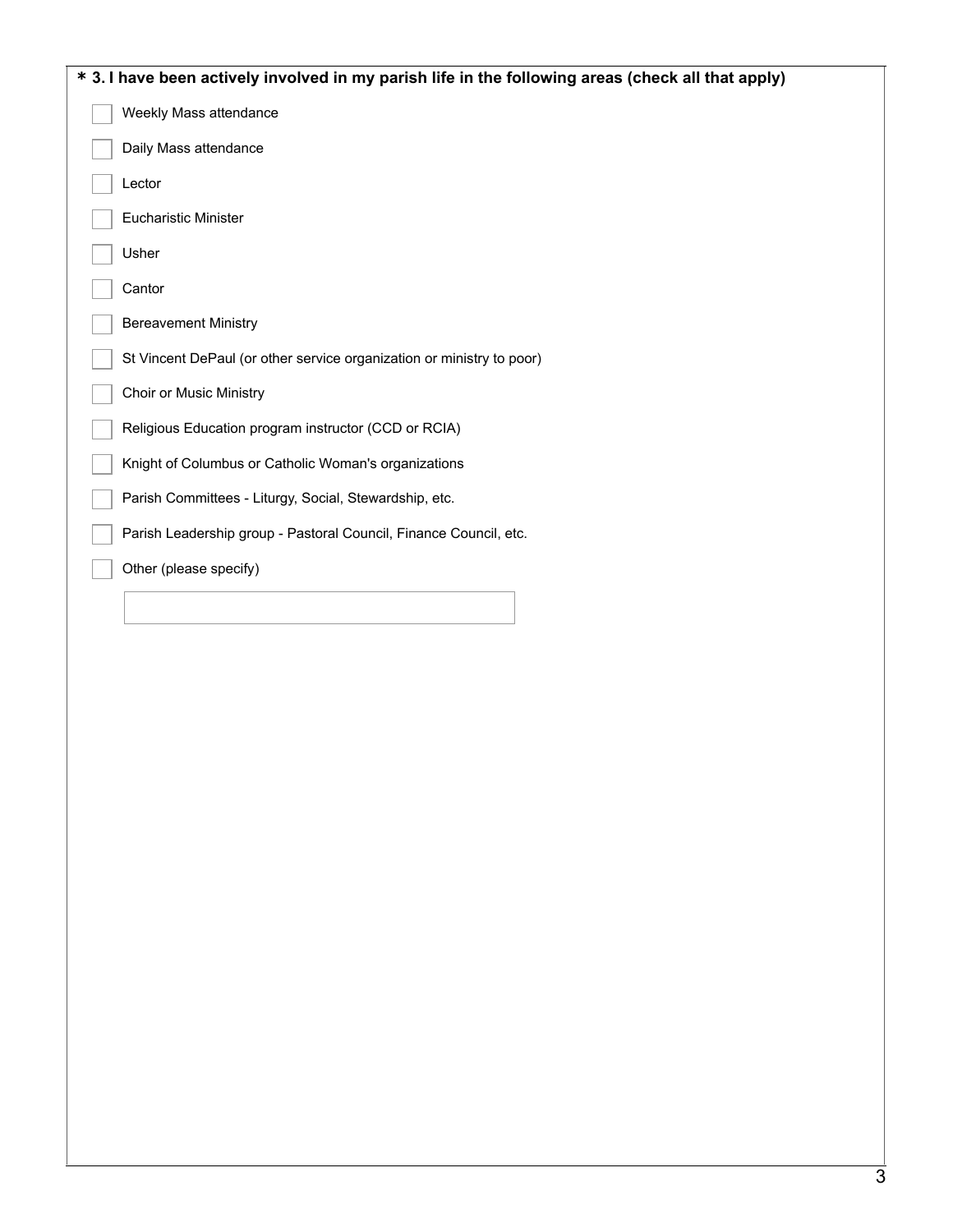| Rev. Matthew Mankowski - Doctor of Ministry Research                                              |
|---------------------------------------------------------------------------------------------------|
| <b>Parish Affiliation</b>                                                                         |
|                                                                                                   |
| * 4. How long have you been a member of this parish?                                              |
| less than 3 years                                                                                 |
| 4-7 years                                                                                         |
| 8-12 years                                                                                        |
| 13-20 years                                                                                       |
| 25 - 50 years                                                                                     |
| over 50 years                                                                                     |
| * 5. Were you a member of the parish when the process to close/collaborate or merge began?<br>Yes |
| No                                                                                                |
| * 6. At the time the closing/collaboration or mergerbegan, I belonged to the following parish:    |
| St. John the Baptist Parish - Campbell, OH                                                        |
| St. Joseph the Provider Parish - Campbell, OH                                                     |
| St. Lucy Parish - Campbell, OH                                                                    |
| St. Rosa de Lima Parish - Campbell, OH                                                            |
| St. Joseph Parish - Newton Falls, OH                                                              |
| St Mary Parish - Newton Falls, OH                                                                 |
| Christ Our King Parish - Warren, OH                                                               |
| St. Joseph Parish - Warren, OH                                                                    |
| St. Pius X Parish - Warren, OH                                                                    |
| Other (please specify)                                                                            |
|                                                                                                   |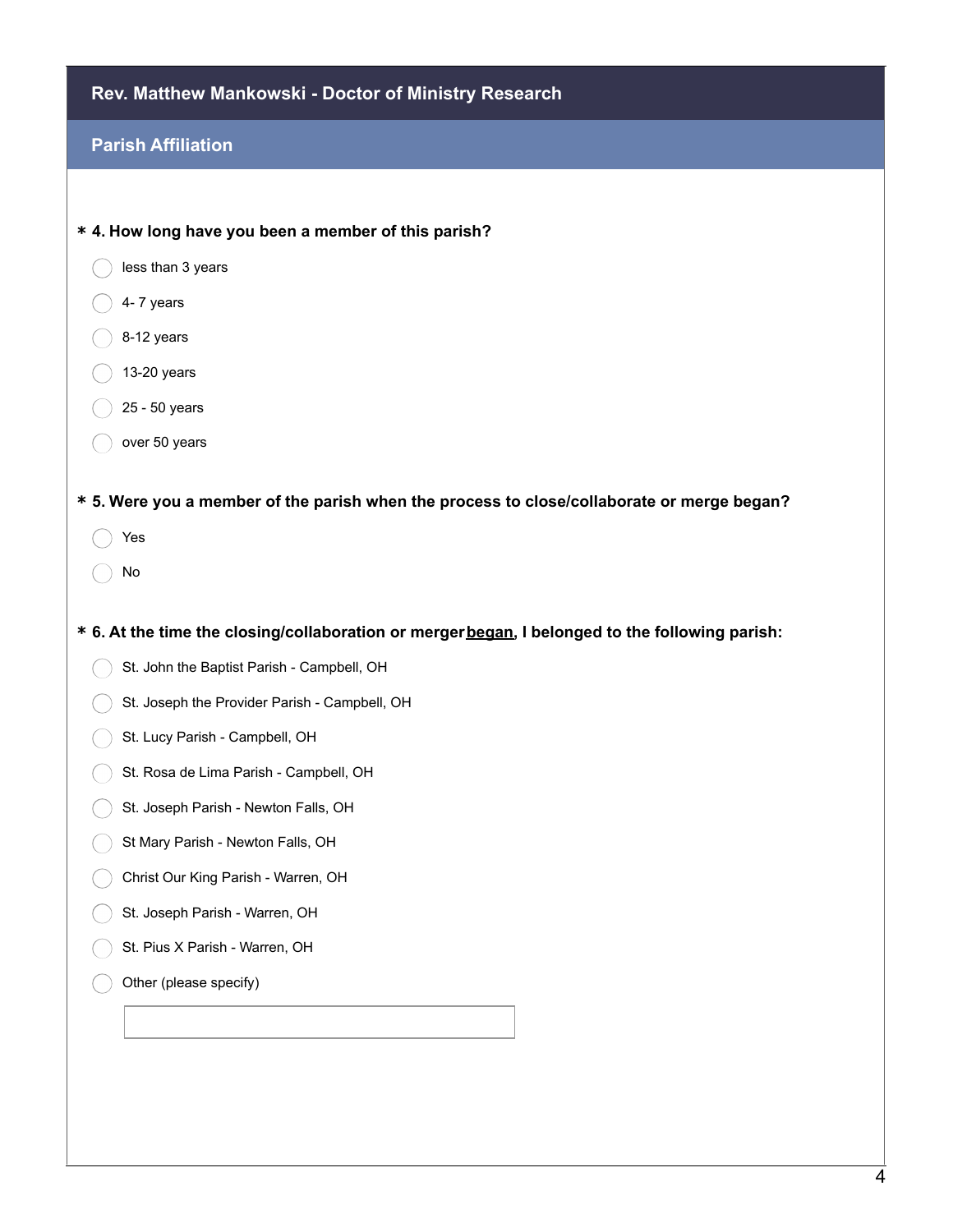| Rev. Matthew Mankowski - Doctor of Ministry Research     |  |                       |                                                                                  |                                              |  |  |
|----------------------------------------------------------|--|-----------------------|----------------------------------------------------------------------------------|----------------------------------------------|--|--|
| <b>Rating Scale -Strongly Disagree to Strongly Agree</b> |  |                       |                                                                                  |                                              |  |  |
| Strongly                                                 |  | <b>Neither</b><br>Nor |                                                                                  | Strongly<br>Agree                            |  |  |
|                                                          |  |                       |                                                                                  |                                              |  |  |
|                                                          |  |                       |                                                                                  |                                              |  |  |
|                                                          |  |                       |                                                                                  |                                              |  |  |
|                                                          |  |                       |                                                                                  |                                              |  |  |
|                                                          |  |                       |                                                                                  |                                              |  |  |
|                                                          |  |                       | * 7. Please evaluate the following statements based on your experiences with the | Disagree<br>Disagree Disagree Agree<br>Agree |  |  |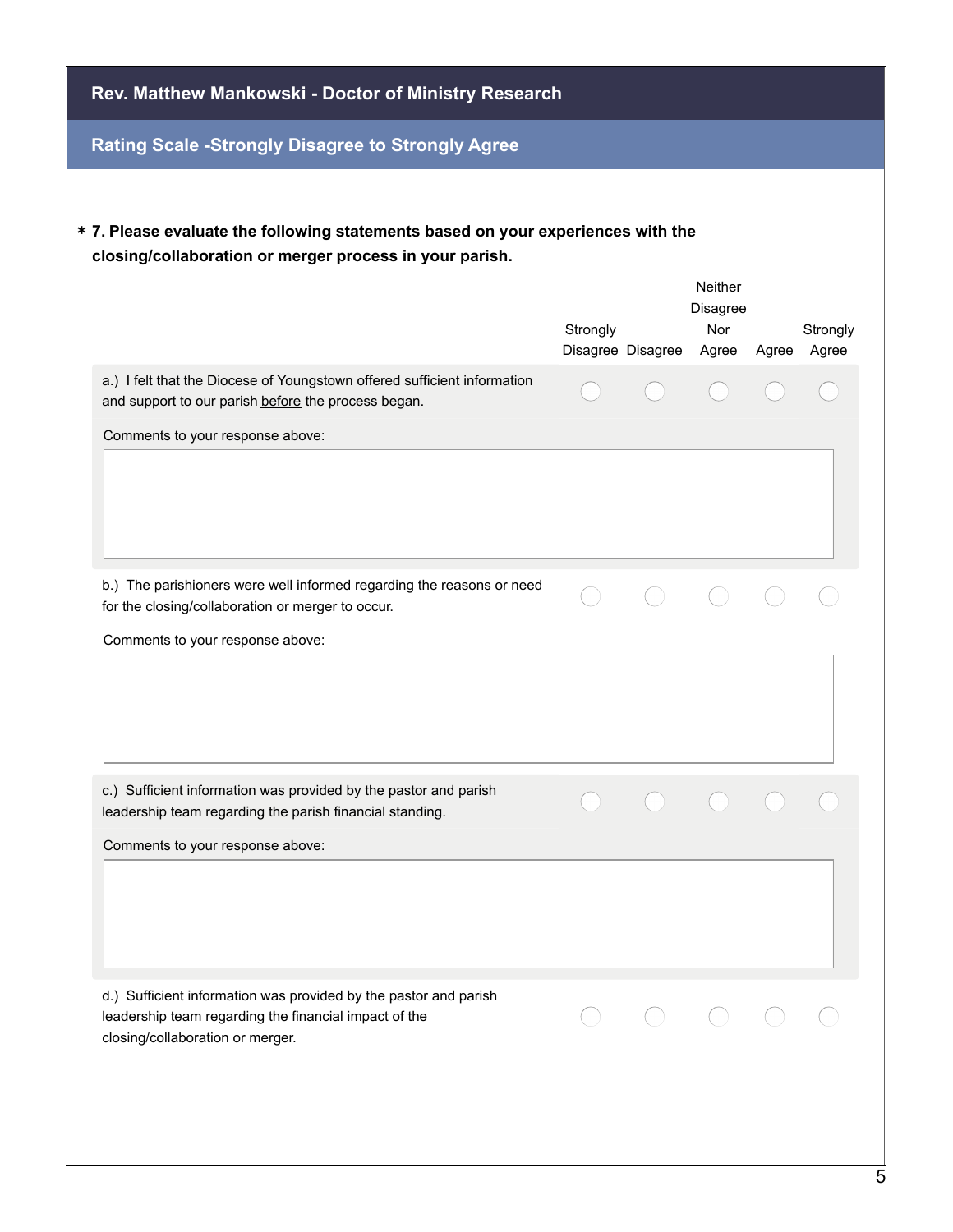|                                                                                                                                                                          | Strongly | Disagree Disagree | Neither<br>Disagree<br>Nor<br>Agree | Agree | Strongly<br>Agree |
|--------------------------------------------------------------------------------------------------------------------------------------------------------------------------|----------|-------------------|-------------------------------------|-------|-------------------|
| Comments to your response above:                                                                                                                                         |          |                   |                                     |       |                   |
| e.) Consideration was given as to the impact this would have on our<br>parish community before the process began.<br>Comments to your response above:                    |          |                   |                                     |       |                   |
|                                                                                                                                                                          |          |                   |                                     |       |                   |
| f.) Parish organizations and ministries were given opportunities to<br>provide input into the process from the beginning.<br>Comments to your response above:            |          |                   |                                     |       |                   |
|                                                                                                                                                                          |          |                   |                                     |       |                   |
| g.) Parishioners were given sufficient time to understand the different<br>stages of the process of closing/collaboration or merger.<br>Comments to your response above: |          |                   |                                     |       |                   |
|                                                                                                                                                                          |          |                   |                                     |       |                   |
| h.) A deliberate attempt was made to allow individual parishioners to ask<br>questions and give input.<br>Comments to your response above:                               |          |                   |                                     |       |                   |
|                                                                                                                                                                          |          |                   |                                     |       |                   |
|                                                                                                                                                                          |          |                   |                                     |       |                   |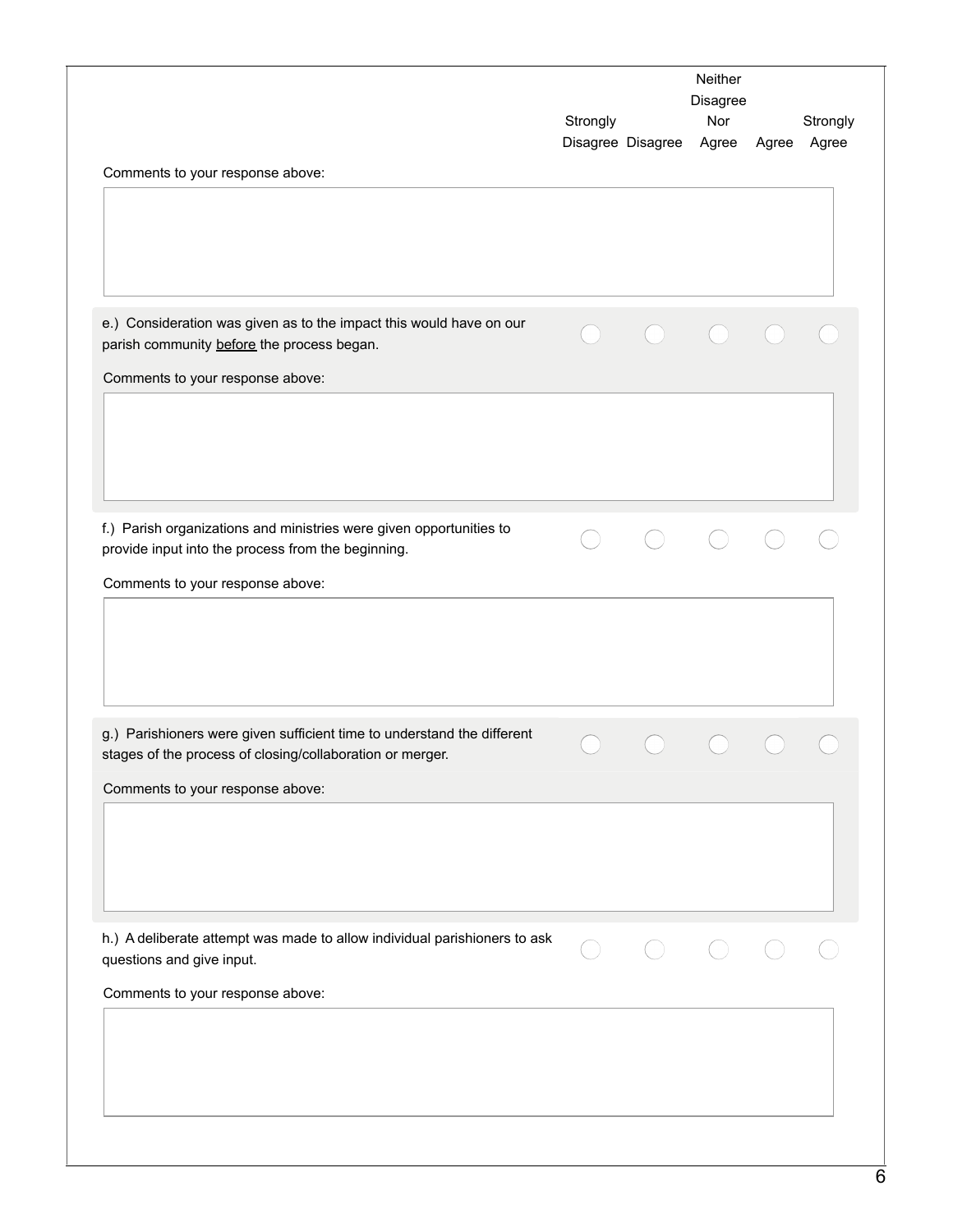|                                                                                                                                                                       | Strongly | Disagree Disagree | Neither<br>Disagree<br>Nor<br>Agree | Agree | Strongly<br>Agree |
|-----------------------------------------------------------------------------------------------------------------------------------------------------------------------|----------|-------------------|-------------------------------------|-------|-------------------|
| i.) Some parishioners felt that the decision was already made and our<br>input was not really considered.                                                             |          |                   |                                     |       |                   |
| Comments to your response above:                                                                                                                                      |          |                   |                                     |       |                   |
| j.) The diocese maintained a supportive presence in our parish<br>throughout the process from beginning to end.<br>Comments to your response above:                   |          |                   |                                     |       |                   |
|                                                                                                                                                                       |          |                   |                                     |       |                   |
| k.) The implementation of the process was difficult for all parishioners.<br>Comments to your response above:                                                         |          |                   |                                     |       |                   |
| I.) The diocese was in constant communication with the pastor and<br>parishioners to provide support and information throughout the<br>implementation of the process. |          |                   |                                     |       |                   |
| Comments to your response above:                                                                                                                                      |          |                   |                                     |       |                   |
| m.) The diocese gave careful consideration regarding the pastors ability                                                                                              |          |                   |                                     |       |                   |
| to manage this process.                                                                                                                                               |          |                   |                                     |       |                   |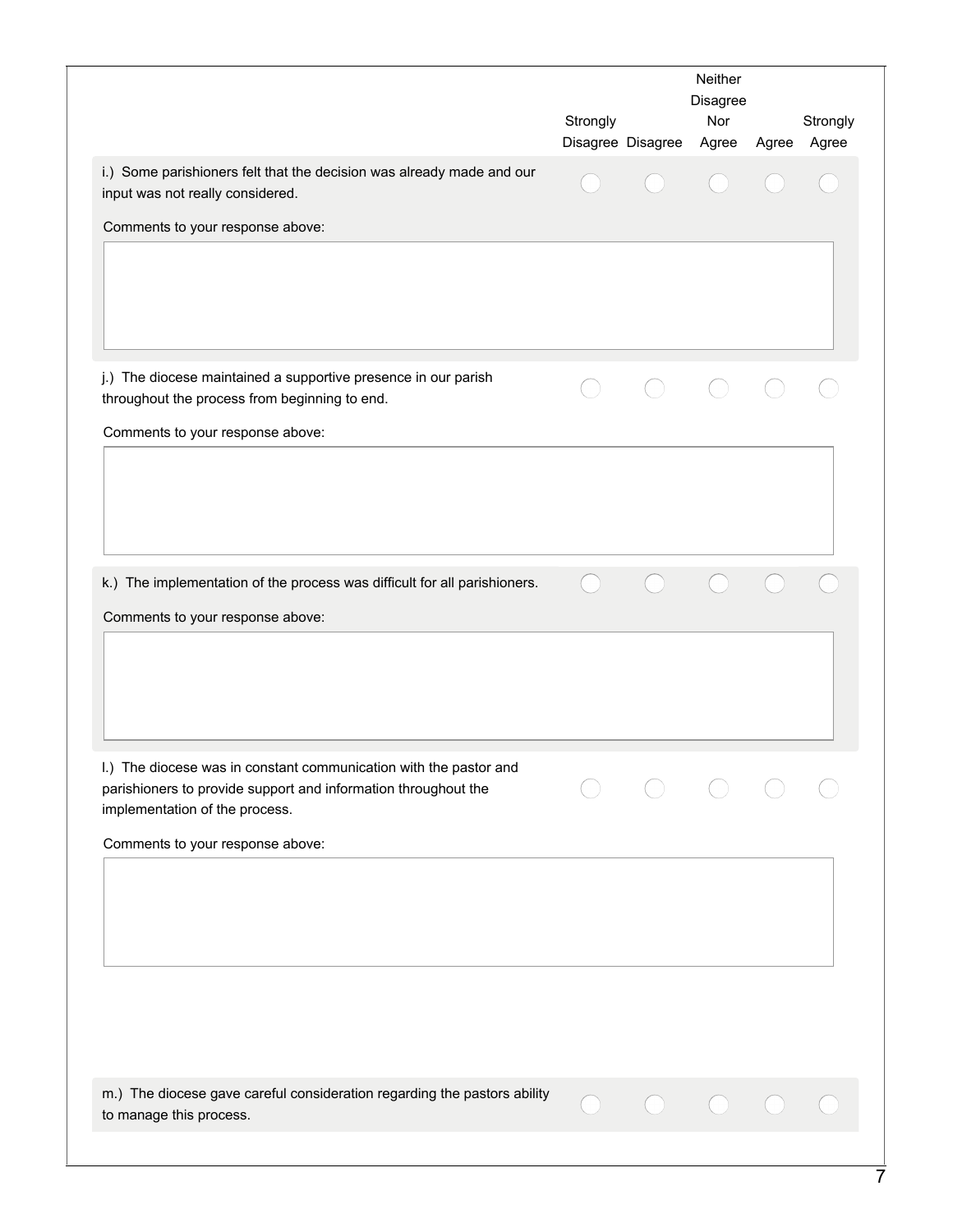|                                                                                                                                            | Strongly | Disagree Disagree | Neither<br>Disagree<br>Nor<br>Agree | Agree | Strongly<br>Agree |
|--------------------------------------------------------------------------------------------------------------------------------------------|----------|-------------------|-------------------------------------|-------|-------------------|
| Comments to your response above:                                                                                                           |          |                   |                                     |       |                   |
|                                                                                                                                            |          |                   |                                     |       |                   |
| n.) The diocese gave careful consideration regarding the health and well<br>being of pastors involved in this process.                     |          |                   |                                     |       |                   |
| Comments to your response above:                                                                                                           |          |                   |                                     |       |                   |
|                                                                                                                                            |          |                   |                                     |       |                   |
| o.) Pastors were provided with training and access to consultants to<br>assist with the process of closing/collaboration or merger.        |          |                   |                                     |       |                   |
| Comments to your response above:                                                                                                           |          |                   |                                     |       |                   |
|                                                                                                                                            |          |                   |                                     |       |                   |
| p.) It was evident that the diocese provided a clear sense of direction<br>and manageable timeline for the implementation of this process. |          |                   |                                     |       |                   |
| Comments to your response above:                                                                                                           |          |                   |                                     |       |                   |
|                                                                                                                                            |          |                   |                                     |       |                   |
| q.) The closing/collaboration or merger process has been successful in<br>our parish.                                                      |          |                   |                                     |       |                   |
| Comments to your response above:                                                                                                           |          |                   |                                     |       |                   |
|                                                                                                                                            |          |                   |                                     |       |                   |
|                                                                                                                                            |          |                   |                                     |       |                   |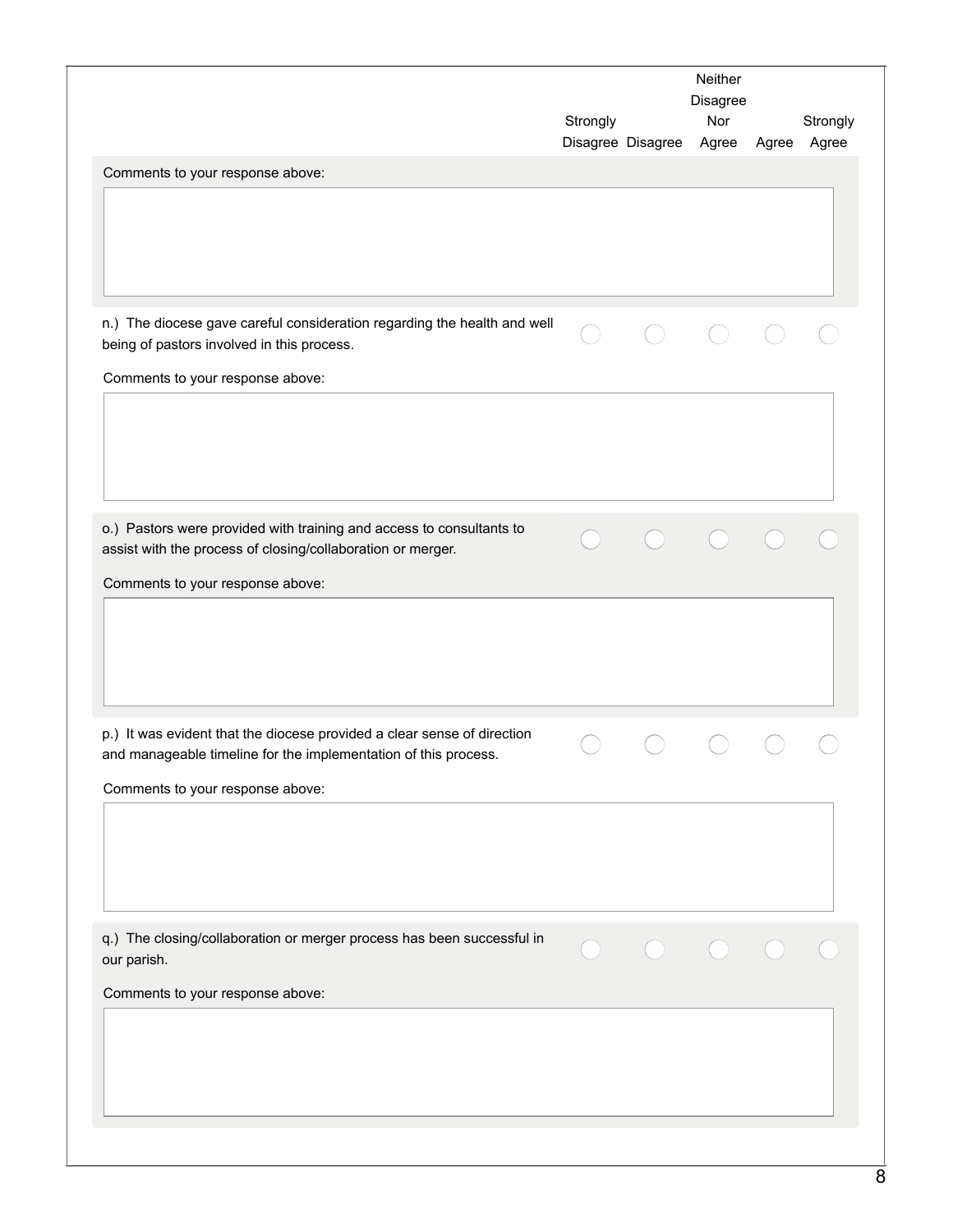| r.) There are many positive outcomes and results from the efforts<br>that were made in this process.<br>Comments to your response above:<br>s.) The diocese has assessed the impact the process has had on our<br>parish community.<br>Comments to your response above:<br>t.) We receive timely communications from the Diocese on how our new<br>parish community is progressing.<br>Comments to your response above: |  |  |  |
|-------------------------------------------------------------------------------------------------------------------------------------------------------------------------------------------------------------------------------------------------------------------------------------------------------------------------------------------------------------------------------------------------------------------------|--|--|--|
|                                                                                                                                                                                                                                                                                                                                                                                                                         |  |  |  |
|                                                                                                                                                                                                                                                                                                                                                                                                                         |  |  |  |
|                                                                                                                                                                                                                                                                                                                                                                                                                         |  |  |  |
|                                                                                                                                                                                                                                                                                                                                                                                                                         |  |  |  |
|                                                                                                                                                                                                                                                                                                                                                                                                                         |  |  |  |
|                                                                                                                                                                                                                                                                                                                                                                                                                         |  |  |  |
|                                                                                                                                                                                                                                                                                                                                                                                                                         |  |  |  |
|                                                                                                                                                                                                                                                                                                                                                                                                                         |  |  |  |
|                                                                                                                                                                                                                                                                                                                                                                                                                         |  |  |  |
| u.) Various opportunities were provided to allow parishioners to grieve<br>and mourn their loss.                                                                                                                                                                                                                                                                                                                        |  |  |  |
| Comments to your response above:                                                                                                                                                                                                                                                                                                                                                                                        |  |  |  |
|                                                                                                                                                                                                                                                                                                                                                                                                                         |  |  |  |
|                                                                                                                                                                                                                                                                                                                                                                                                                         |  |  |  |
|                                                                                                                                                                                                                                                                                                                                                                                                                         |  |  |  |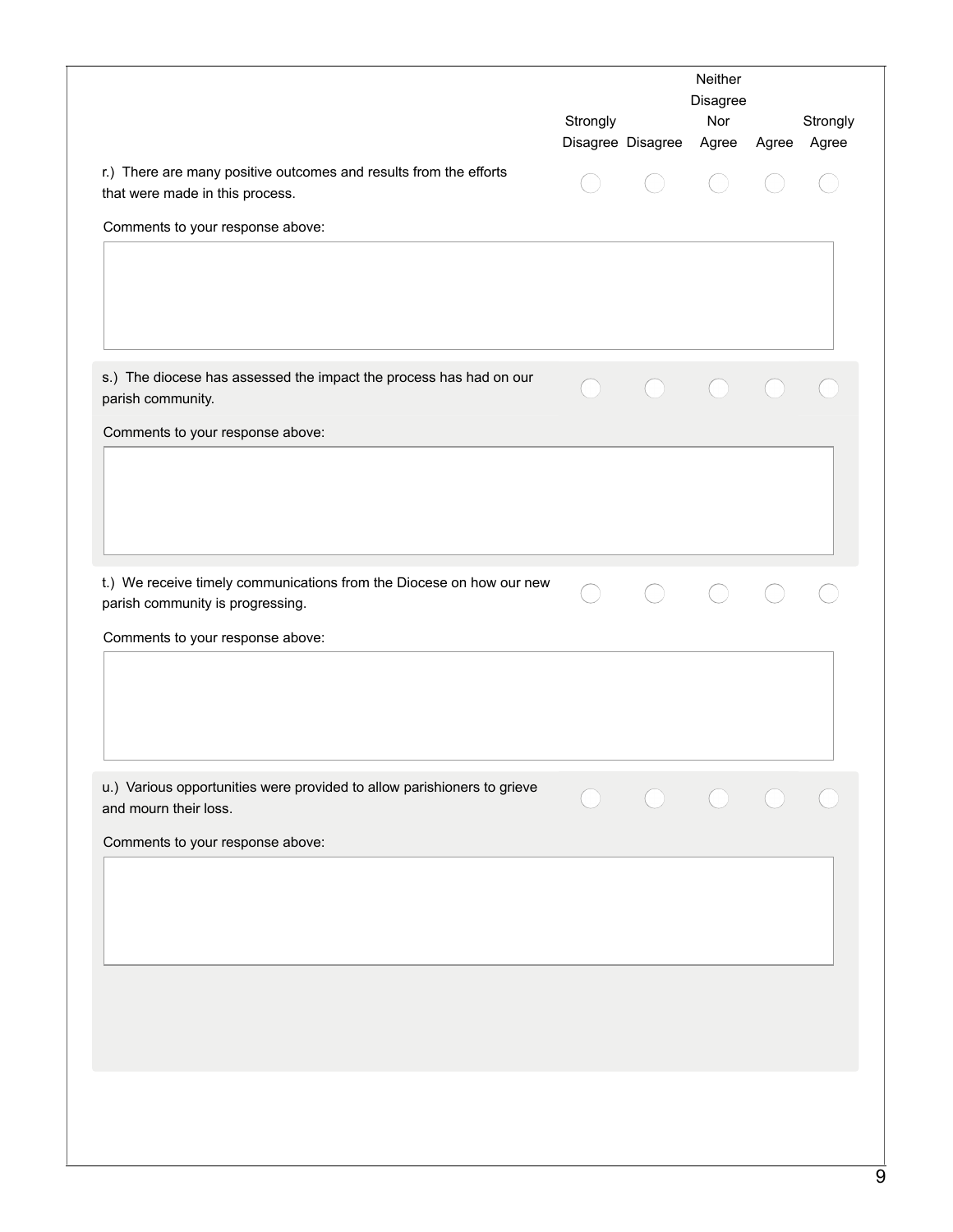| Rev. Matthew Mankowski - Doctor of Ministry Research                                                 |
|------------------------------------------------------------------------------------------------------|
| Please complete the following:                                                                       |
|                                                                                                      |
| * 8. My ethnic background is:                                                                        |
| American                                                                                             |
| Italian                                                                                              |
| Irish                                                                                                |
| German                                                                                               |
| Polish                                                                                               |
| Slovak                                                                                               |
| Other (please specify)                                                                               |
|                                                                                                      |
|                                                                                                      |
| * 9. What is the highest level of school you have completed or the highest degree you have received? |
| Less than high school degree                                                                         |
| High school degree or equivalent (e.g., GED)                                                         |
| Some college but no degree                                                                           |
| Associate degree                                                                                     |
| Bachelor degree                                                                                      |
| Graduate degree                                                                                      |
| * 10. What is your gender?                                                                           |
| Female                                                                                               |
| Male                                                                                                 |
|                                                                                                      |
|                                                                                                      |
|                                                                                                      |
|                                                                                                      |
|                                                                                                      |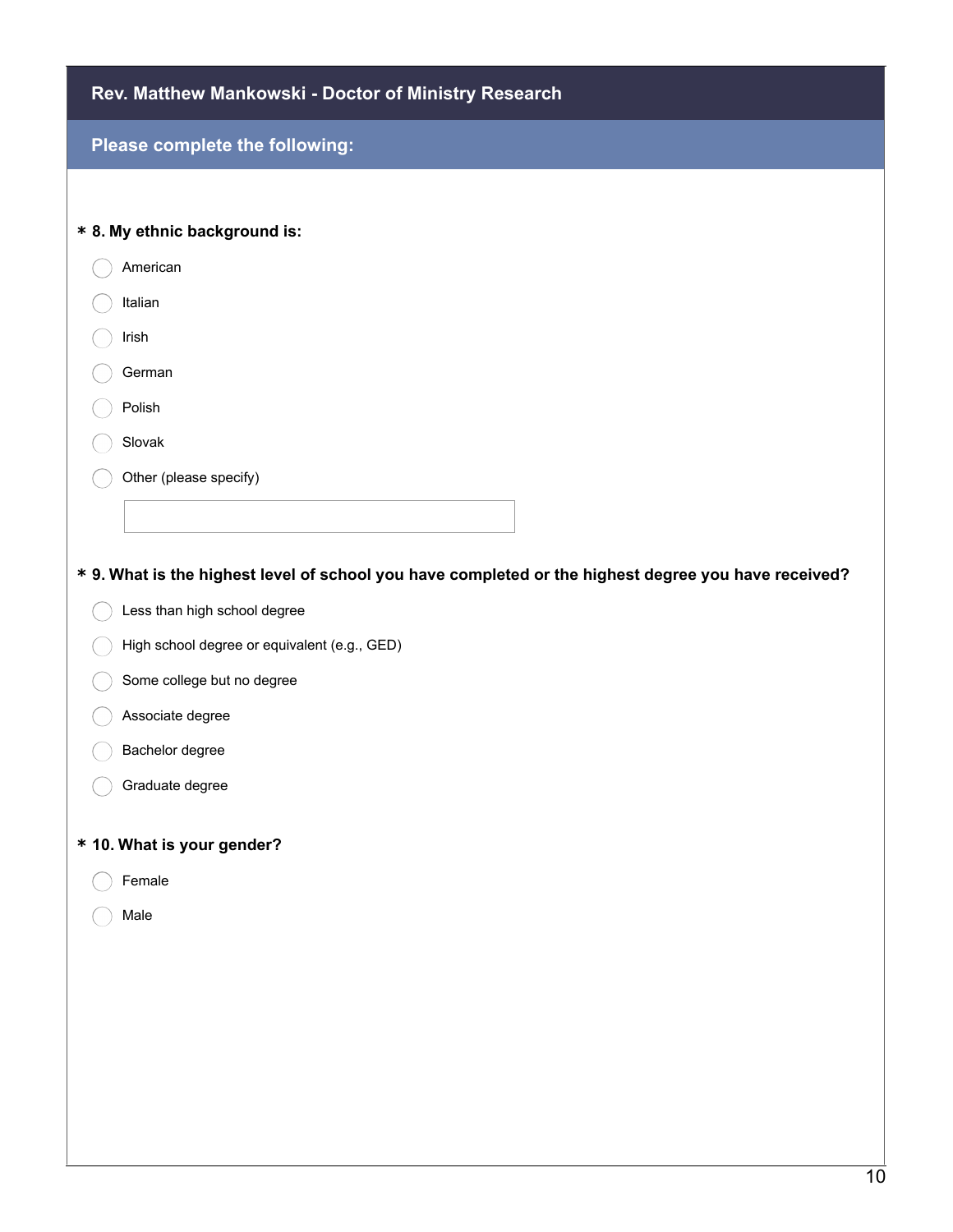| 18 to 24                                             |  |  |
|------------------------------------------------------|--|--|
|                                                      |  |  |
| 25 to 34                                             |  |  |
| 35 to 44                                             |  |  |
| 45 to 54                                             |  |  |
| 55 to 64                                             |  |  |
| 65 to 74                                             |  |  |
| 75 or older                                          |  |  |
|                                                      |  |  |
| 12. What worked well in this process in your parish? |  |  |
|                                                      |  |  |
|                                                      |  |  |
|                                                      |  |  |
|                                                      |  |  |
|                                                      |  |  |
|                                                      |  |  |
|                                                      |  |  |
|                                                      |  |  |
|                                                      |  |  |
| 13. What did not work well?                          |  |  |
|                                                      |  |  |
|                                                      |  |  |
|                                                      |  |  |
|                                                      |  |  |
|                                                      |  |  |
|                                                      |  |  |
|                                                      |  |  |
|                                                      |  |  |